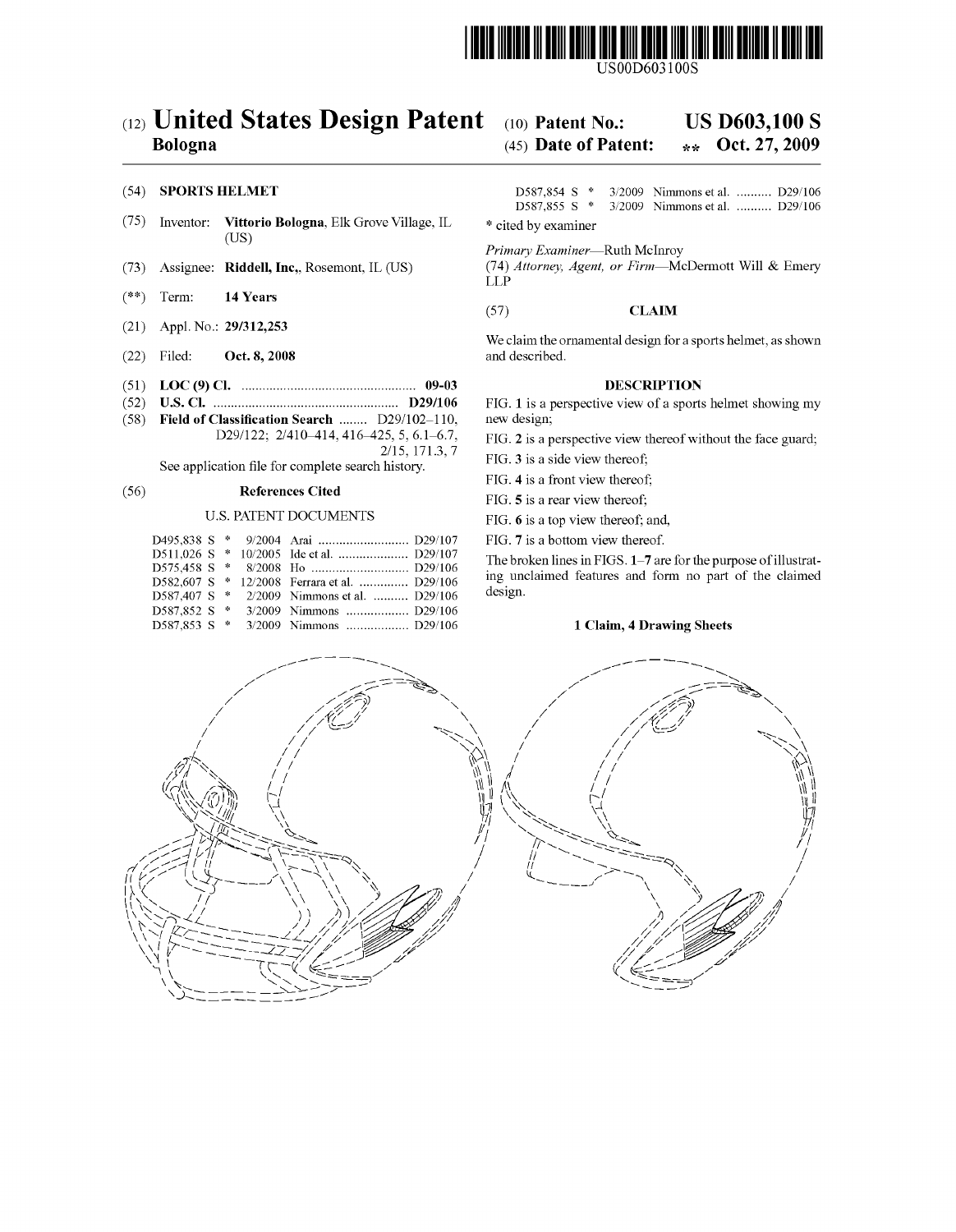# **FIG. 1**

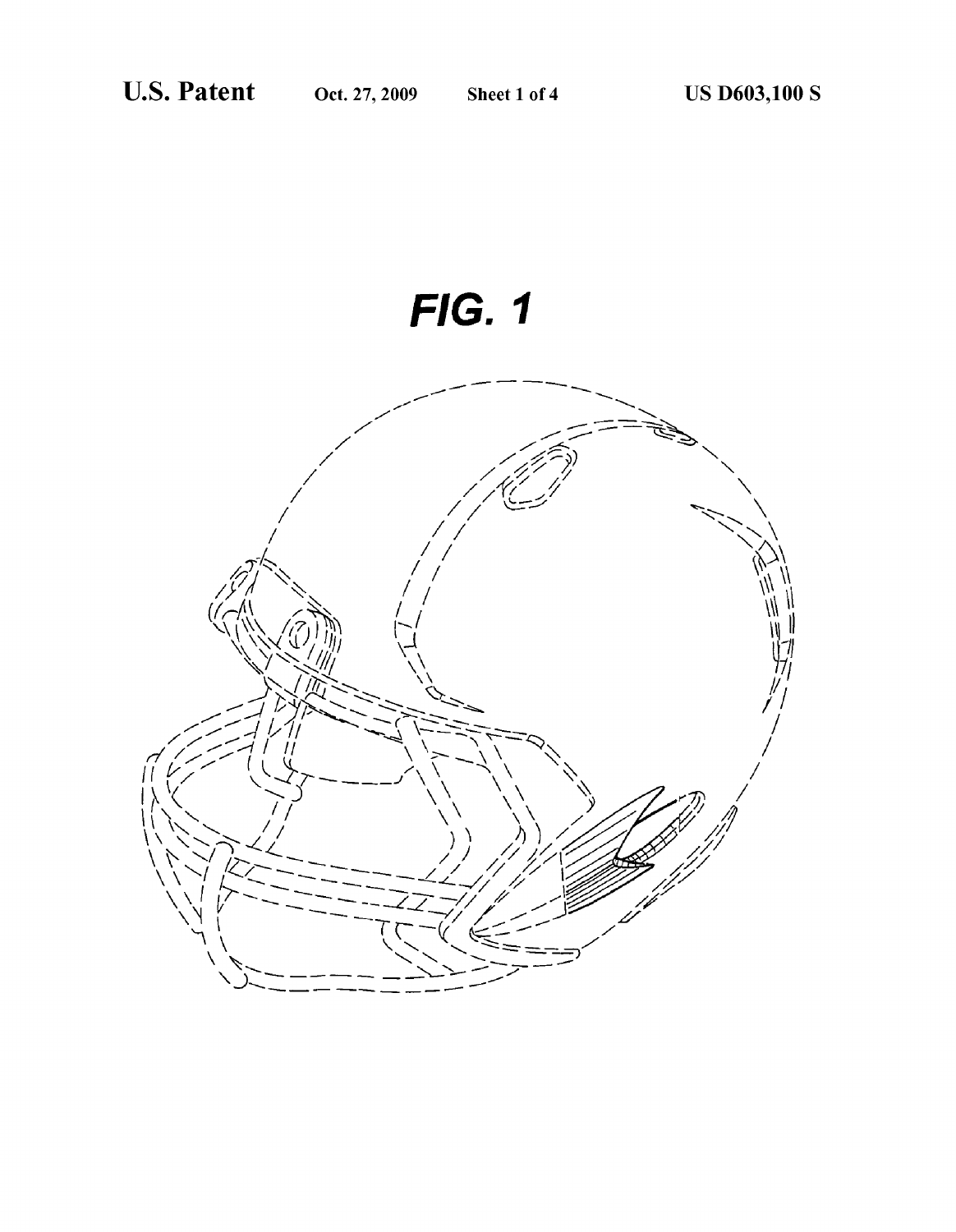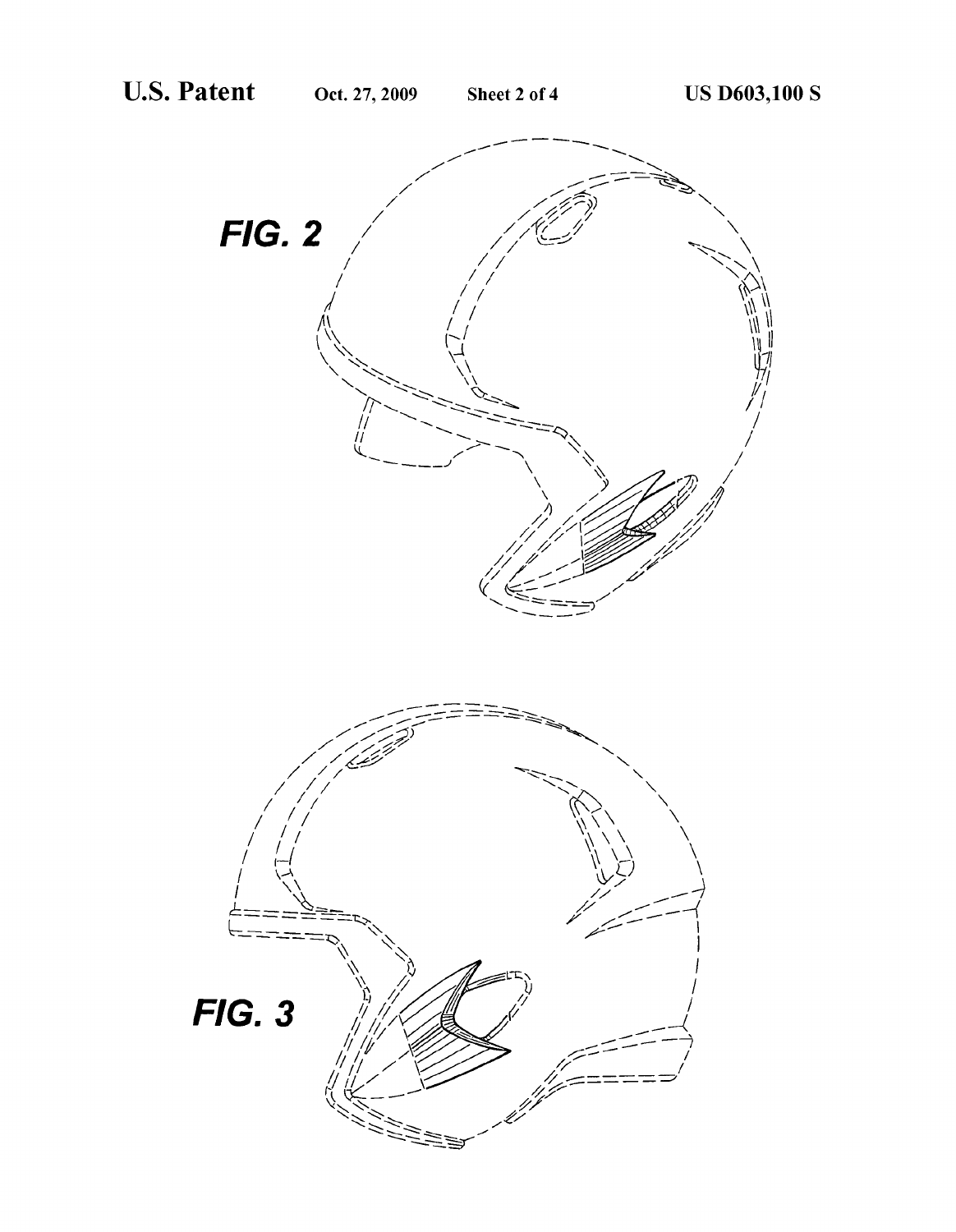